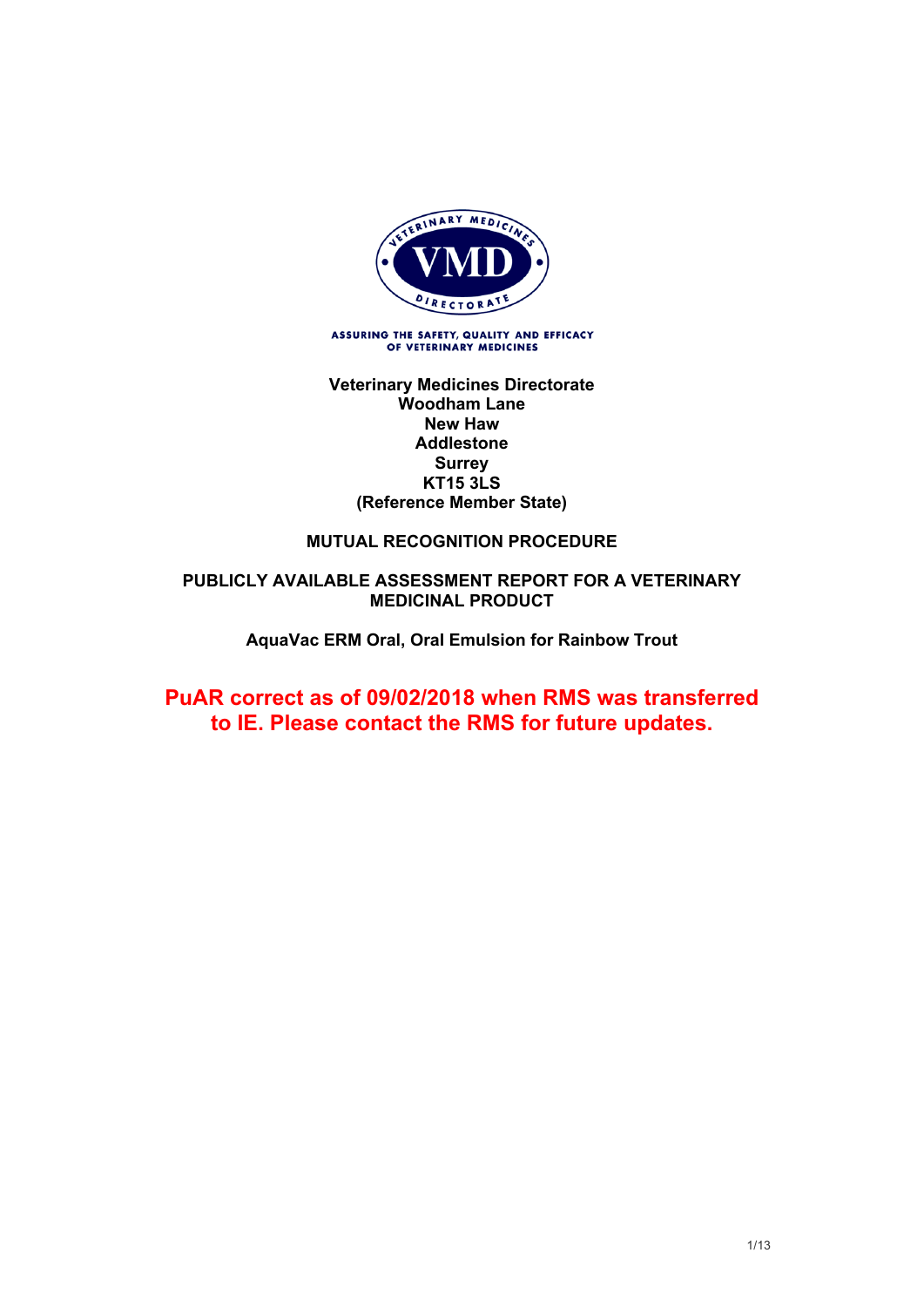# **PRODUCT SUMMARY**

| <b>EU Procedure number</b>                | UK/V/0216/001/R/001                                                                                                                                                                                                                                                                                                                                                                                                                  |
|-------------------------------------------|--------------------------------------------------------------------------------------------------------------------------------------------------------------------------------------------------------------------------------------------------------------------------------------------------------------------------------------------------------------------------------------------------------------------------------------|
| Name, strength and<br>pharmaceutical form | AquaVac ERM Oral, Oral Emulsion for Rainbow<br>Trout                                                                                                                                                                                                                                                                                                                                                                                 |
| Applicant                                 | Intervet UK Ltd                                                                                                                                                                                                                                                                                                                                                                                                                      |
|                                           | <b>Walton Manor</b>                                                                                                                                                                                                                                                                                                                                                                                                                  |
|                                           | Walton                                                                                                                                                                                                                                                                                                                                                                                                                               |
|                                           | <b>Milton Keynes</b>                                                                                                                                                                                                                                                                                                                                                                                                                 |
|                                           | Buckinghamshire                                                                                                                                                                                                                                                                                                                                                                                                                      |
|                                           | MK777AJ                                                                                                                                                                                                                                                                                                                                                                                                                              |
| Active substance(s)                       | Yersinia ruckeri                                                                                                                                                                                                                                                                                                                                                                                                                     |
| <b>ATC Vetcode</b>                        | QI10BB03                                                                                                                                                                                                                                                                                                                                                                                                                             |
| Target species                            | <b>Rainbow Trout</b>                                                                                                                                                                                                                                                                                                                                                                                                                 |
| Indication for use                        | Active immunization of rainbow trout, 26 g and<br>against Enteric Redmouth disease<br>above<br>(ERM) to reduce mortality caused<br>by the<br>Hagerman Type I strain (serotype 01) of<br>Yersinia ruckeri. The vaccine is indicated for<br>use in fish that have been vaccinated by<br>immersion with AquaVac ERM within<br>the<br>previous 4 to 6 months.                                                                            |
|                                           | The time to achieve full effect of the vaccination<br>will depend on water temperature. In fish<br>vaccinated by immersion 4.5 months previous<br>oral vaccination, vaccine efficacy was<br>to<br>demonstrated under field conditions at water<br>temperatures of 10°C, 21 days (210 degree<br>days) after completion of the vaccine feeding<br>protocol and protection was observed for the 3<br>month duration of the field trial. |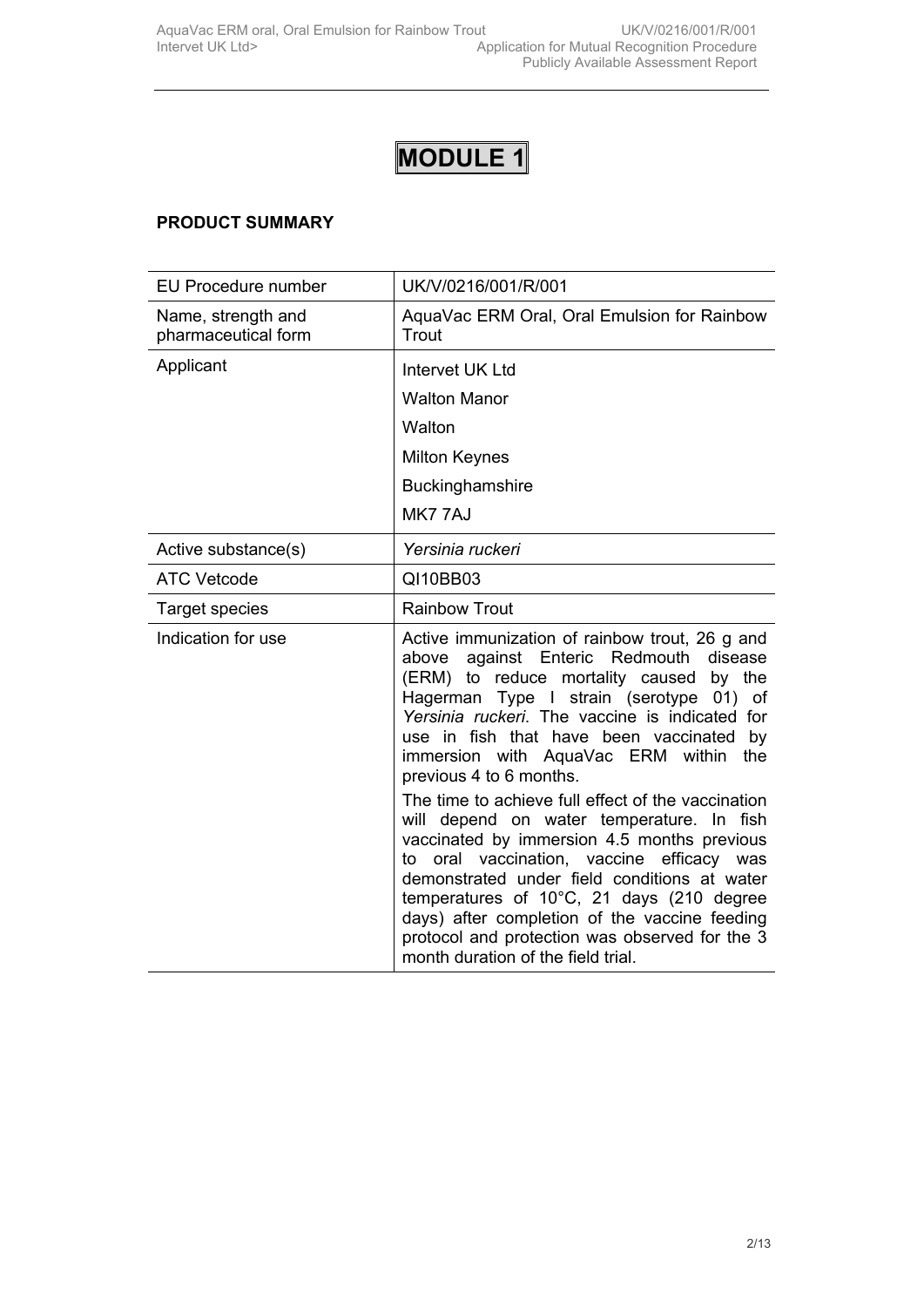The Summary of Product Characteristics (SPC) for this product is available on the Heads of Medicines Agencies (veterinary) (HMA(v)) website ([www.hma.eu](http://www.hma.eu/)).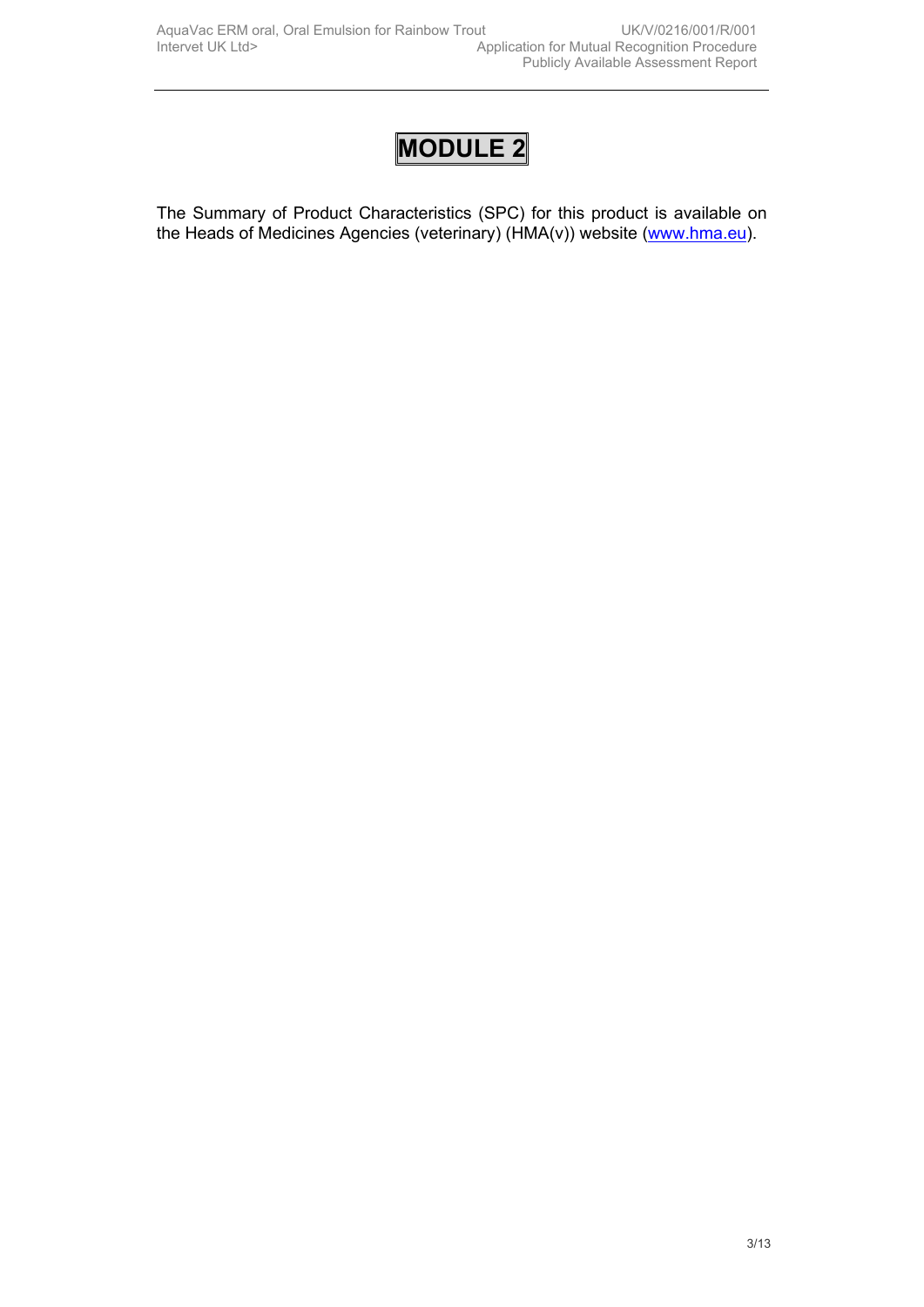# **PUBLIC ASSESSMENT REPORT**

| Legal basis of original<br>application                                       | Mutual Recognition application in accordance<br>with Article 32 (2) of Directive 2001/82/EC as<br>amended.                           |
|------------------------------------------------------------------------------|--------------------------------------------------------------------------------------------------------------------------------------|
| Date of completion of the<br>original mutual recognition                     | 01 March 2006                                                                                                                        |
| Date product first authorised<br>in the Reference Member<br>State (MRP only) | 23 November 2001                                                                                                                     |
| Concerned Member States for<br>original procedure                            | Austria, Czech Republic, Denmark, France,<br>Germany, Greece, Ireland, Italy, Norway,<br>Poland, Portugal, Slovakia, Slovenia, Spain |

# **I. SCIENTIFIC OVERVIEW**

AquaVac ERM Oral, Oral Emulsion for Rainbow Trout is an inactivated bacterial vaccine which is intended for use in rainbow trout to reduce mortality due to enteric redmouth (ERM) disease. The vaccine is intended as a booster vaccination following priming vaccination with AquaVac ERM Concentrate for Dip Suspension for Rainbow Trout.

ERM is a sub-acute to acute systemic infection caused by the bacterium *Yersinia ruckeri*. It is principally a disease of rainbow trout but all salmonid species are considered as potential hosts and clinical disease has also been reported in other species. The disease is most severe in fingerlings at temperatures of 15°C - 18°C, whilst in larger fish the disease is less severe and more chronic. Whilst fish usually have to be exposed to large numbers of bacteria for the disease to develop, asymptomatic carrier infection can develop after exposure to low levels of bacteria and clinical disease may then occur as a result of increased stress. Whilst ERM has been controlled using broad spectrum antibiotics, resistance has developed in many areas. In addition, it has been reported that disease can recur after antibiotic treatment has finished. Thus, vaccines are considered the most economical and effective means of controlling the disease.

AquaVac ERM Oral, Oral Emulsion for Rainbow Trout consists of formaldehyde inactivated cultures of *Y. ruckeri* serotype I (Hagerman) in an oil emulsion. The inactivated virus is present at not less than  $5 \times 10^8$  cfu/mL, RPS<sup>1</sup> > 60%. It is supplied in one litre containers. Vaccination is not recommended for fish

<sup>1</sup> RPS – Relative percentage survival (of rainbow trout).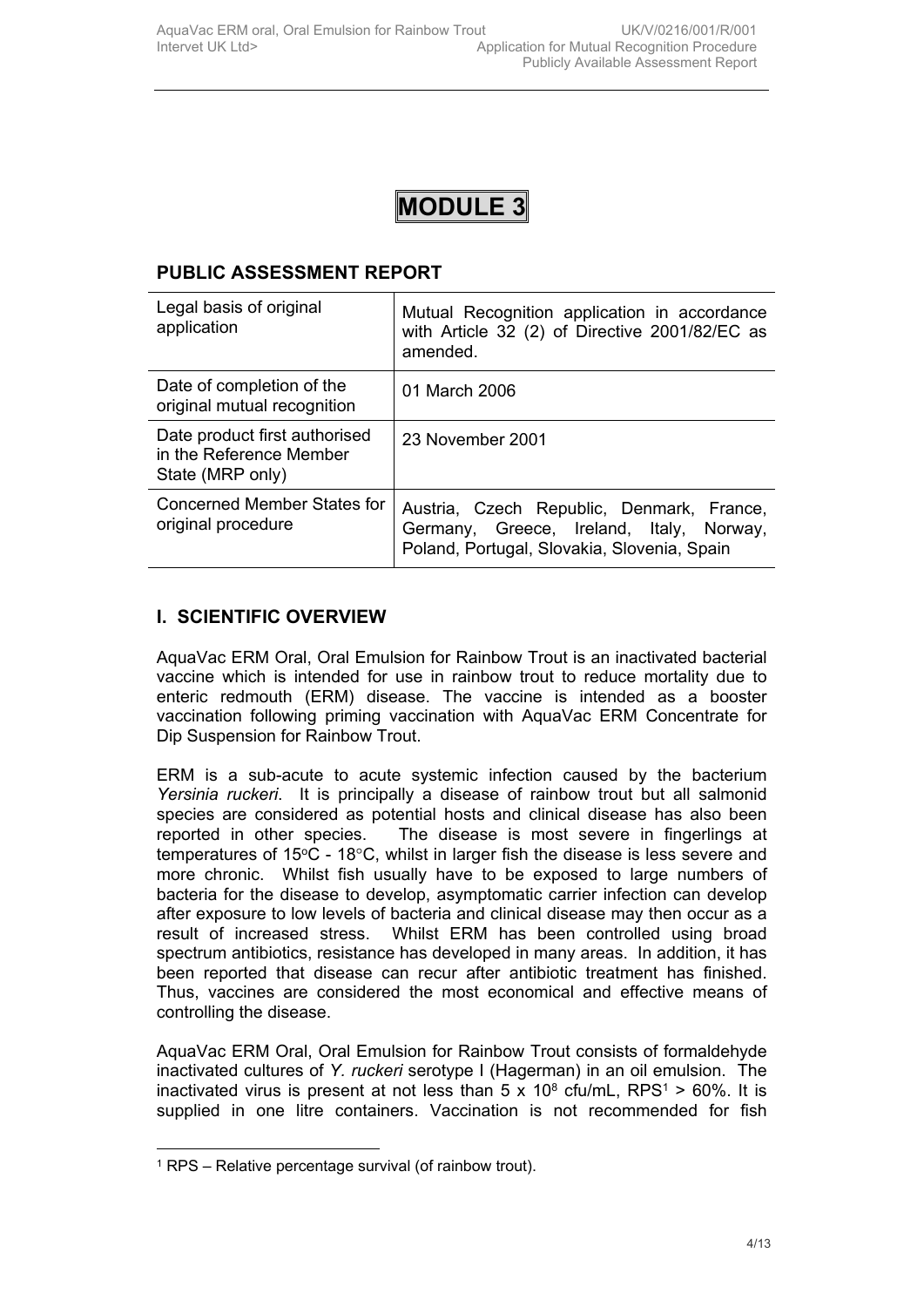intended as broodstock. The vaccine is administered orally to fish of not less than or 26 g weight in a 10-day feeding programme, in which feed pellets treated with the vaccine are administered.

# **II. QUALITY ASPECTS**

## *A. Composition*

The products contains Inactivated cells of *Yersinia ruckeri* (Hagerman type I strain), relative percentage survival in Rainbow trout >60% after vaccination. The excipients are formaldehyde, sodium chloride solution, fish oil and lecithin.

The product is supplied in sterile one litre, high density polyethylene bottles, capped with red bromobutyl stoppers and sealed with aluminium overseals. The bottles and stoppers comply with the requirements of the European Pharmacopoeia. There is no pharmacopoeial monograph for the aluminium overseals as these do not come into contact with the product.

The choice of the vaccine strain and inactivating agent are justified. The inactivation process and the detection limit of the control of inactivation are correctly validated. The product is an established pharmaceutical form and its development is adequately described in accordance with the relevant European guidelines.

#### *B. Method of Preparation of the Product*

AquaVac ERM Oral, Oral Emulsion for Rainbow Trout has been developed for the active immunisation of susceptible rainbow trout against enteric redmouth disease and may be used as a booster vaccination following primary vaccination with AquaVac ERM Concentrate for Dip Suspension for Rainbow Trout. Its main effect is to reduce mortality. The Hagerman Type I strain of *Y. ruckeri* was chosen for inclusion in the vaccine because it is the most common and most virulent serotype, and vaccines based on Type I strains appear to be protective against infection by other serotypes.

The product has a simple formulation, in which the aqueous phase consists of a suspension of inactivated bacteria suspended in saline and an oil phase.

#### **Vaccine Antigen**

There is no pharmacopoeial monograph for the active substance, *Y. ruckeri*. It was first obtained from a diseased rainbow trout in the Hagerman Valley region of Idaho in 1976. It was stored on a suitable culture medium and, when needed, the stock was expanded by inoculating some of the bacteria into rainbow trout and collecting the new bacteria from the kidneys of these fish. The stock bacteria are now stored in a freeze-dried state, using a stabilising solution.

When required for manufacture of the product, a bulk supply of bacteria is produced using a well-established microbial culture process in which a sample of stock bacteria is taken and successively cultured under controlled conditions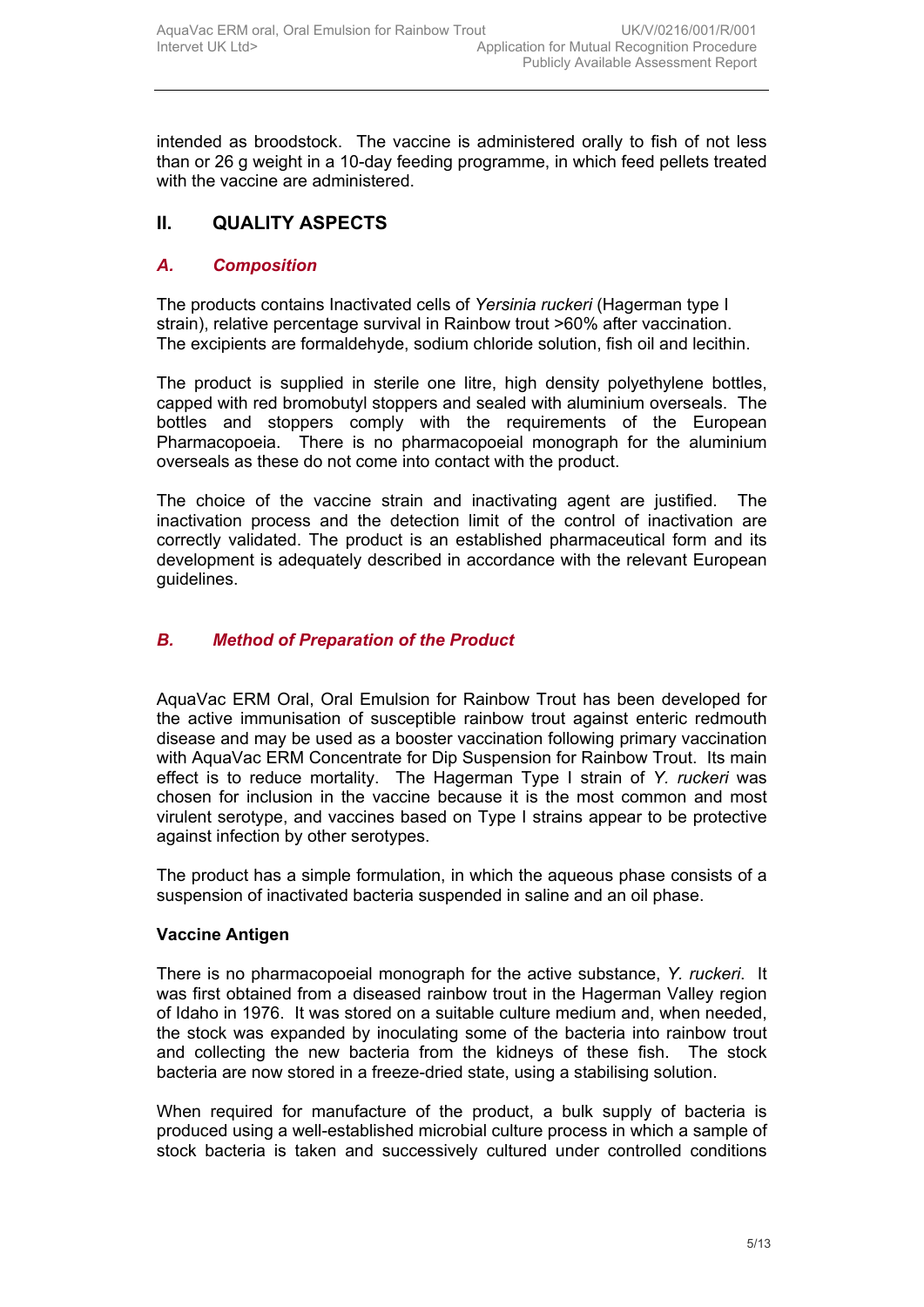until there are enough bacteria to start a culture in a production-scale fermentation vessel. This culture is monitored to determine the time of optimum bacterial growth. At this stage, the pH of the culture is adjusted and the bacteria are inactivated by the addition of formaldehyde, a process which had been shown to be effective.

Checks are made to ensure that the correct bacteria have been produced, that they are not contaminated with other organisms or agents and that they have been inactivated.

#### **Other Substances**

The other substances include the formaldehyde solution which is used to inactivate the bacteria, hydrochloric acid, sodium hydroxide, sodium chloride and purified water, all of which comply with the relevant requirements of the European Pharmacopoeia. The stabilising solution in which the bacteria are stored includes some substances which comply with the requirements of the European Pharmacopoeia and others for which there are no such requirements. In this latter case, the company has identified the source of each substance, explained how its quality is controlled and provided relevant certificates of analysis. Not listed in a pharmacopoeia are the working and master seeds, bovine serum albumin, tryptone broth, fish oil and lecithin.

The product is manufactured fully in accordance with the principles of good manufacturing practice from a licensed manufacturing site*.* Process validation data on the product have been presented in accordance with the relevant European guidelines.

## *C. Control of Starting Materials*

## **Vaccine Antigen**

There is no pharmacopoeial monograph for the active substance, *Y. ruckeri*. It was first obtained from a diseased rainbow trout in the Hagerman Valley region of Idaho in 1976. It was stored on a suitable culture medium and, when needed, the stock was expanded by inoculating some of the bacteria into rainbow trout and collecting the new bacteria from the kidneys of these fish. The stock bacteria are now stored in a freeze-dried state, using a stabilising solution.

When required for manufacture of the product, a bulk supply of bacteria is produced using a well-established microbial culture process in which a sample of stock bacteria is taken and successively cultured under controlled conditions until there are enough bacteria to start a culture in a production-scale fermentation vessel. This culture is monitored to determine the time of optimum bacterial growth. At this stage, the pH of the culture is adjusted and the bacteria are inactivated by the addition of formaldehyde, a process which had been shown to be effective.

Checks are made to ensure that the correct bacteria have been produced, that they are not contaminated with other organisms or agents and that they have been inactivated.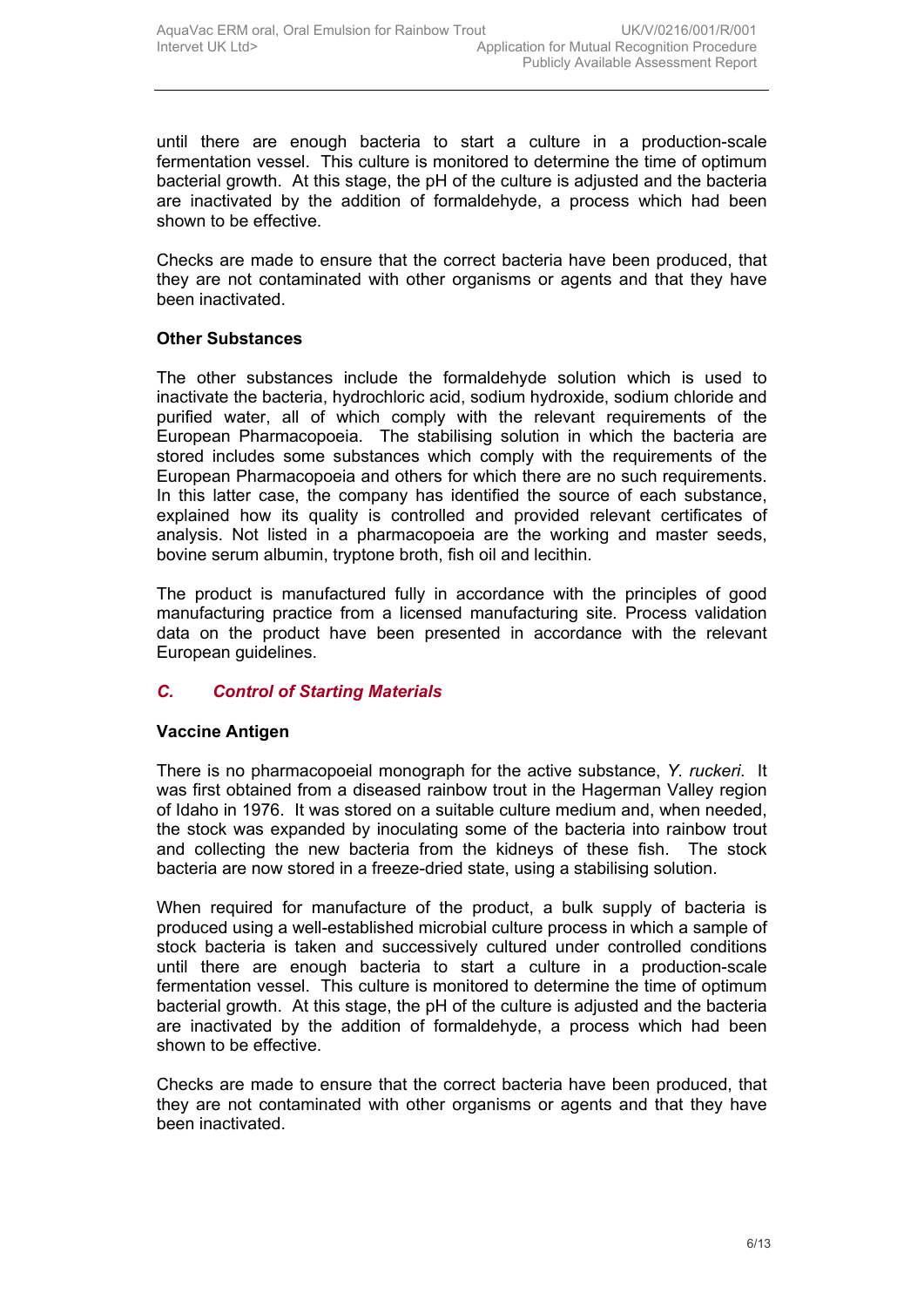#### *D. Specific Measures concerning the Prevention of the Transmission of Animal Spongiform Encephalopathies*

All components of the product have been demonstrated to comply with relevant guidance on minimising the risk of transmitting animal spongiform encephalopathy agents via veterinary medicines.

#### *E. Control tests during production*

The tests performed during production are described and the results of 3 consecutive runs, conforming to the specifications, are provided.

## *F. Control Tests on the Finished Product*

The product is manufactured in accordance with Good Manufacturing Practice and, where applicable, conditions, equipment and materials are sterile. The volume of active ingredient is calculated and mixed with the required quantity of saline to give the desired concentration of bacteria in the finished product. The pH is adjusted if necessary.

In-process control tests have been described in detail, and include tests for sterility, inactivation of the bacteria, amount of residual formaldehyde, pH, appearance, extractable volume, viscosity and conductivity.

All components of the product have been demonstrated to comply with relevant guidance on minimising the risk of transmitting animal spongiform encephalopathy agents via veterinary medicines.

#### **Finished Product Quality Control**

The tests conducted after manufacture include checks on the appearance of the product and its sterility, the safety and potency of the product for rainbow trout, and the amount of product that can be removed from the containers.

The results of the tests on three batches of the product have been provided and these demonstrate that a product which consistently meets the agreed specification can be produced

#### *G. Stability*

Finished Product

The product has a shelf-life of 24 months.

In-Use

The entire contents must be used after first opening. Any opened, unused vaccine should be disposed of. The product should be stored in a refrigerator at between  $2^{\circ}$ C -  $8^{\circ}$ C, and should be protected from light. The product is not to be frozen. Vaccine treated feed should be stored at  $20^{\circ}$ C  $\pm$  5°C in a drv, dark place.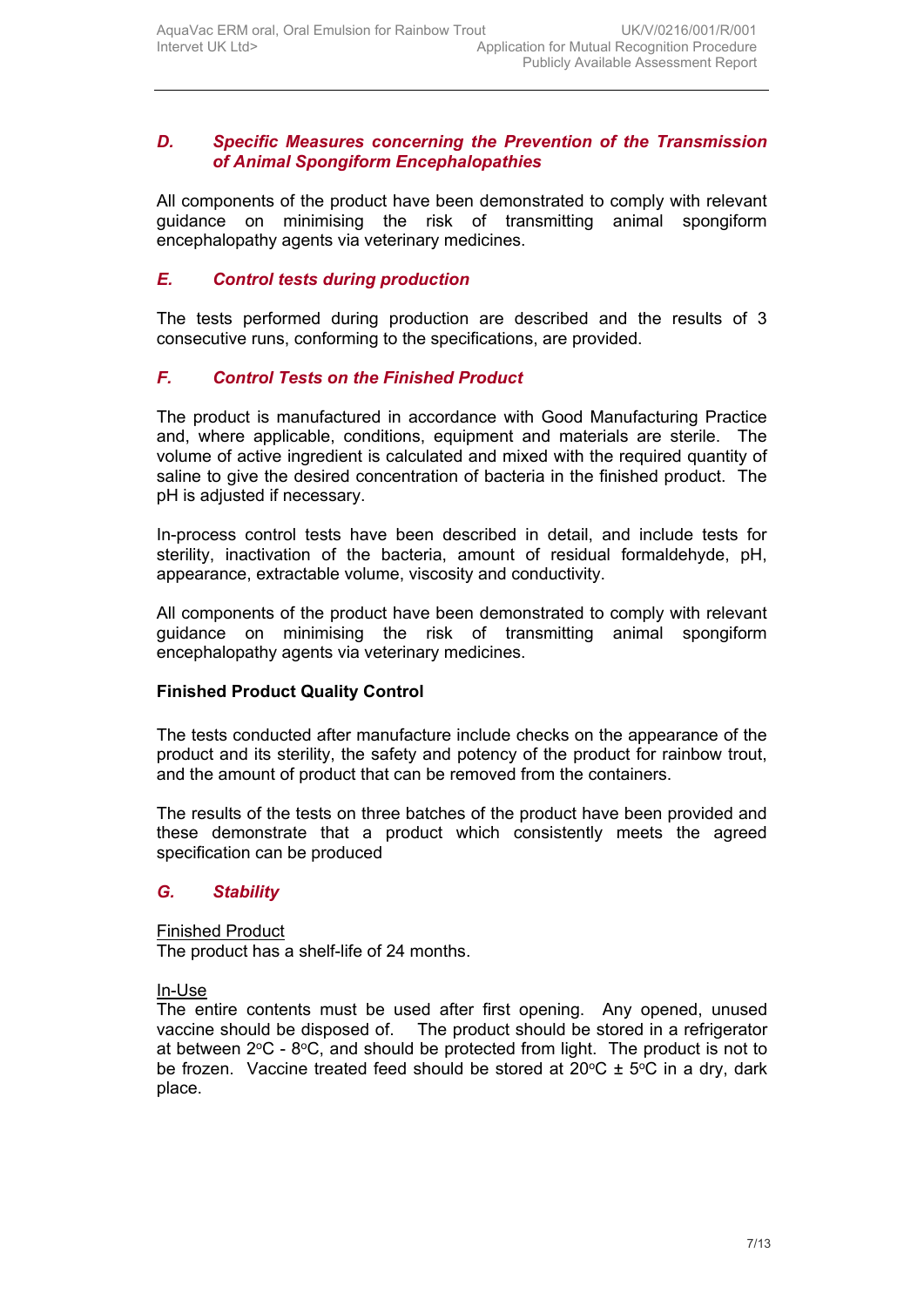The in-use shelf-life of the <br />broached><reconstituted> vaccine is supported by the data provided.

### *H. Genetically Modified Organisms*

Not applicable.

#### *J. Other Information*

The entire contents must be used after first opening. Any opened, unused vaccine should be disposed of. The product should be stored in a refrigerator at between  $2^{\circ}$ C -  $8^{\circ}$ C, and should be protected from light. The product is not to be frozen. Vaccine treated feed should be stored at  $20^{\circ}C \pm 5^{\circ}C$  in a dry, dark place.

## **III. SAFETY ASSESSMENT**

#### **Introduction**

Aquavac ERM Oral, Oral Emulsion for Rainbow Trout is an inactivated vaccine intended for oral administration in feed, given according to the following schedule:-

Vaccine treated food for five days. Normal food for five days. Vaccine treated food for five days.

Fish receive 0.1 ml of vaccine over the period of the regime, the product being used as a booster vaccine in fish of at least 26 g which have been primed as fry by either immersion or oral vaccination with AquaVac ERM, a related, previously authorised product, now authorised as AquaVac ERM Concentrate for Dip Suspension for Rainbow Trout. Safety data were generated using one of two formulations, which were essentially the same apart from diluents. The use of different diluents was deemed to have no impact on the finished product. Some assays cited were performed in order to test both the safety and efficacy of the product, (numbered correspondingly).

#### *Laboratory trials*

The laboratory has had  $GLP<sup>2</sup>$  accreditation since 2002 and prior to this, when some studies were performed, worked to GLP principles.

The first study (1) observed the safety of a single dose in non-boosted fish. Three groups of 50 rainbow trout, weighing between 1.0 g and 1.25 g were treated with AquaVac ERM and Aquavac ERM Oral, (a previously authorised version of the same product, results considered acceptable for this application). AquaVac ERM was administered as an immersant at a one in ten dilution, for 30 seconds. AquaVac ERM Oral was administered after mixing with the diet and feeding for 2 5 day periods separated by a 5 day period in which a normal diet was offered. Either oral or immersion booster vaccinations were given 30 days

<sup>2</sup> Good Laboratory Practise.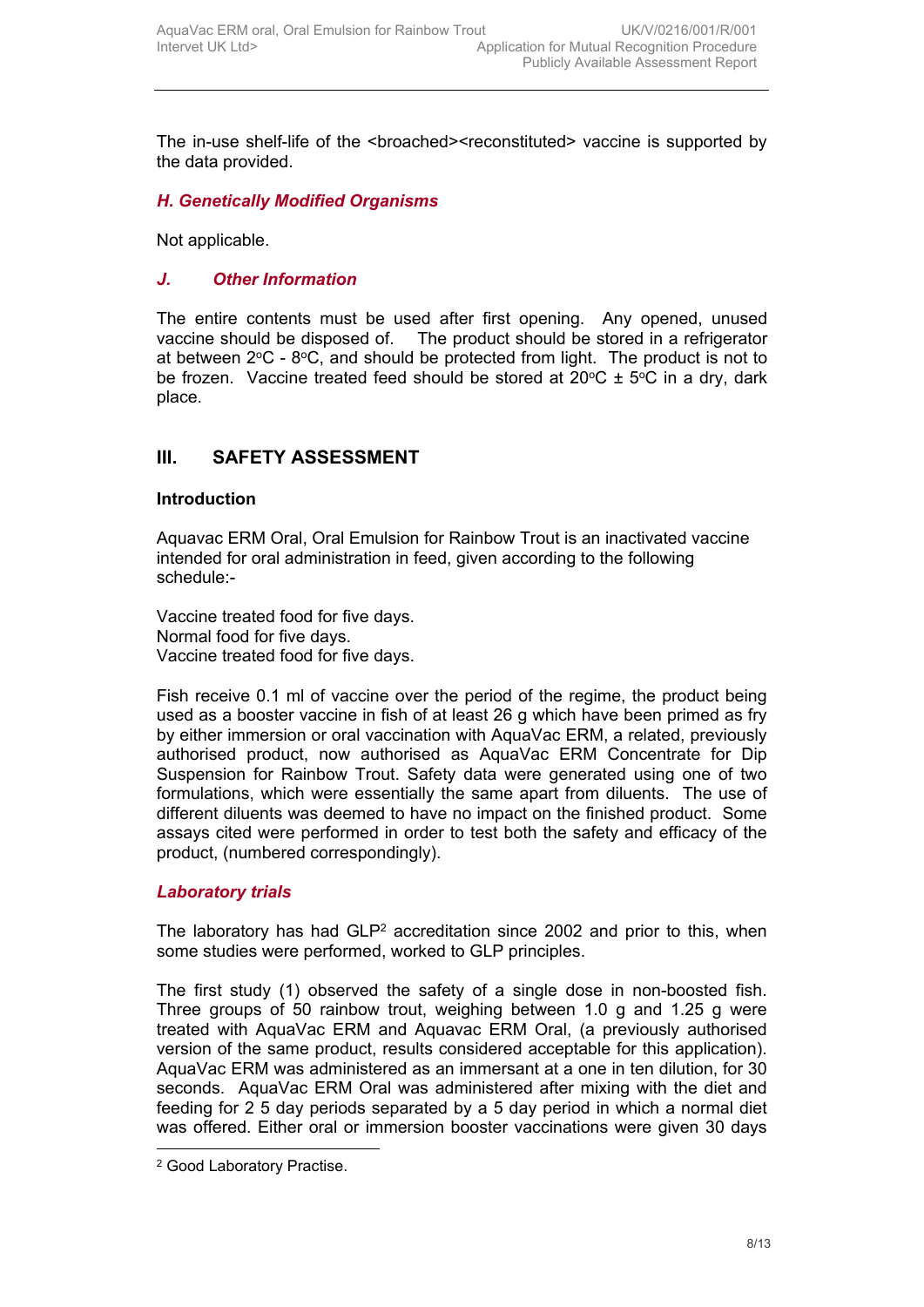later, and challenges performed for potency evaluation 30 days after the booster. Prior to challenge no deaths occurred which were attributable to the vaccination regime. This demonstrated that the product could safely be used in fish of 2 g, this being below the recommended booster weight. These data were also used for efficacy testing.

A further study (2) was described in which a group of 200 10 g fish were vaccinated by immersion in AquaVac ERM, diluted one in ten, for 30 seconds. 50 fish were not vaccinated and acted as negative controls. 28 days later, the two groups were divided into 4 groups of 50 fish, and were vaccinated with AquaVac ERM Oral vaccine. Two batches of AquaVac ERM were used. For each batch, one group of fish was administered vaccine via the diet as recommended, a second group were administered the vaccine at twice the recommended dose, in the diet as recommended. A further 200 fish were dosed with AquaVac ERM at the single dose and double dose, but were not given the primary vaccination. All fish were observed for 28 days and then challenged. No deaths occurred in any group receiving AquaVac ERM Oral, irrespective of the fish being given the primary dose or not. No adverse effects were seen after vaccination, demonstrating that the product were safe to use in fish below the recommended weight.

Overdose studies were performed using the vaccine as either a primary or booster vaccination. In one study a group of rainbow trout weighing  $18 - 20$  g were given ERM Oral vaccine at double the recommended dose, mixed with the diet. The second group were used as negative controls. The fish were observed for 28 days, with no deaths being attributable to the vaccine.

In a further study, a group of 20 g rainbow trout were vaccinated with Aquavac ERM by immersion. A second group of 50 fish were untreated as negative controls. 28 days later vaccinated fish were given AquaVac ERM Oral vaccine at a double dose. The control group received a normal diet. All fish were studied for 28 days. An additional study observed the same protocol but in a 6 g group of fish. No adverse reactions were seen in any of the studies, demonstrating that a soluble dose of AquaVac ERM Oral was safe as a booster vaccine at twice the recommended dose, in fish smaller than the recommended size.

No formal laboratory studies were performed to determine the safety of the repetition of a single dose because it was considered that the dosage regimen is effectively a repeat dose administration, in that the product is administered over a period of days. The safety of the administration of a single dose has been demonstrated in a field trial in fish below the minimum weight. This is acceptable.

The product is not intended for use in broodstock, therefore there are no data with relevance to reproductive performance. The SPC carries appropriate warnings.

#### *Field studies*

A suitable number of fish fry (mean weight 3.5 g on arrival at facility), were vaccinated with Aquavac ERM and boosted with AquaVac ERM Oral four months later (3). No adverse effects were seen.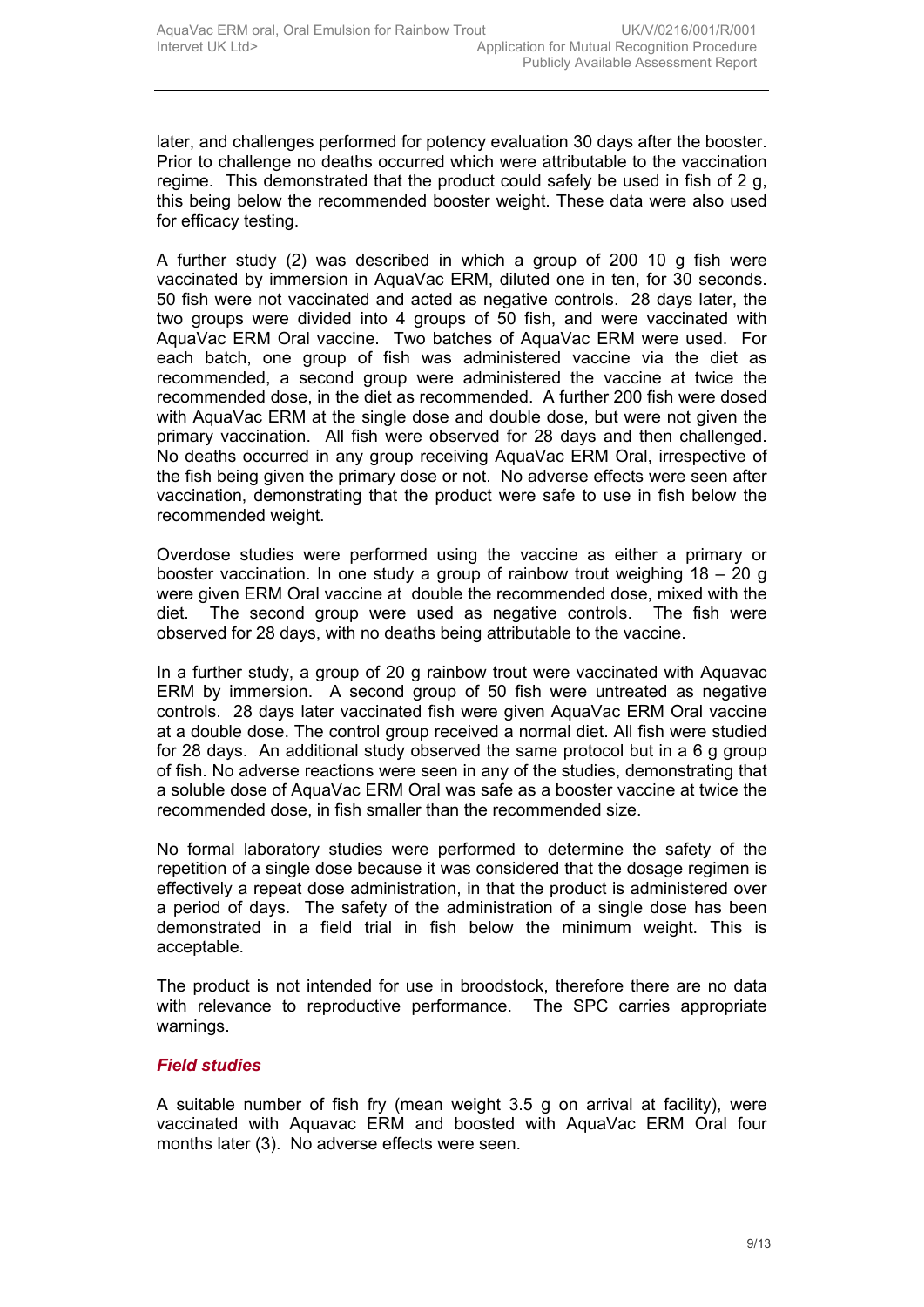In a second study, the safety and efficacy of AquaVac ERM and AquaVac ERM Oral as booster were analysed (4). A suitable number of fish (mean weight 3.94 g), were vaccinated with AquaVac ERM using the recommended protocol. The fish were then divided into four groups. After 4 months, booster vaccinations were given. One group was boosted via intraperitoneal injection with 0.1 ml of AquaVac ERM, the second group were given AquaVac ERM Oral. No adverse reactions were seen that were attributable to the vaccine.

A third study investigated the safety and efficacy of AquaVac ERM vaccine administered both orally and via injection, followed by a booster vaccination with AquaVac ERM Oral (5). A suitable number of fish were primed by immersion in AquaVac ERM, and six months later, a proportion of the fish were given a booster dose of AquaVac ERM Oral. Other groups of fish were boosted with AquaVac ERM by injection, or not boosted. No adverse reactions were seen due to the boosting regimes.

A fourth study investigated the use of AquaVac on a farm with a history of ERM and vibriosis (6). A suitable number of fish were formed into a treatment group and control group. The treated group were vaccinated via immersion for 60 seconds in a mixture of AquaVac ERM and AquaVac Vibrio. 77 days later, the primed group were boosted with AquaVac ERM Oral and AquaVac Vibrio Oral. No adverse reactions were observed.

Four further fish-growing farms with a history of ERM disease were used in field trials (7). Primary vaccinations were given with AquaVac ERM Oral followed by booster vaccination 44 and 64 days afterwards. No adverse reactions were noted.

## **CONCLUSIONS ON SAFETY AND RESIDUES**

The company provided data which comply with the legal requirements and provide adequate information to assess the safety of the product.

The laboratory tests and field trials demonstrated the overall safety of the vaccine for rainbow trout weighing 26 g and over, when administered as recommended. Overdose studies showed that the product has a good margin of safety. There has been no evaluation of the effects of the vaccination on reproductive performance as the vaccine is not intended for use in broodstock. A zero days withdrawal period is acceptable.

#### **Conclusions on User Safety**

It is recommended that rubber gloves should be worn during the vaccination procedure and protection should be taken against particle droplets inhalation, i.e. a dust mask should be worn when spraying and mixing vaccine onto feed pellets.

#### **Conclusions on Consumer Safety**

None of the ingredients of AquaVac ERM Oral are such as would cause unacceptable residues in treated fish. There is no need for a withdrawal period and there are no consumer safety concerns.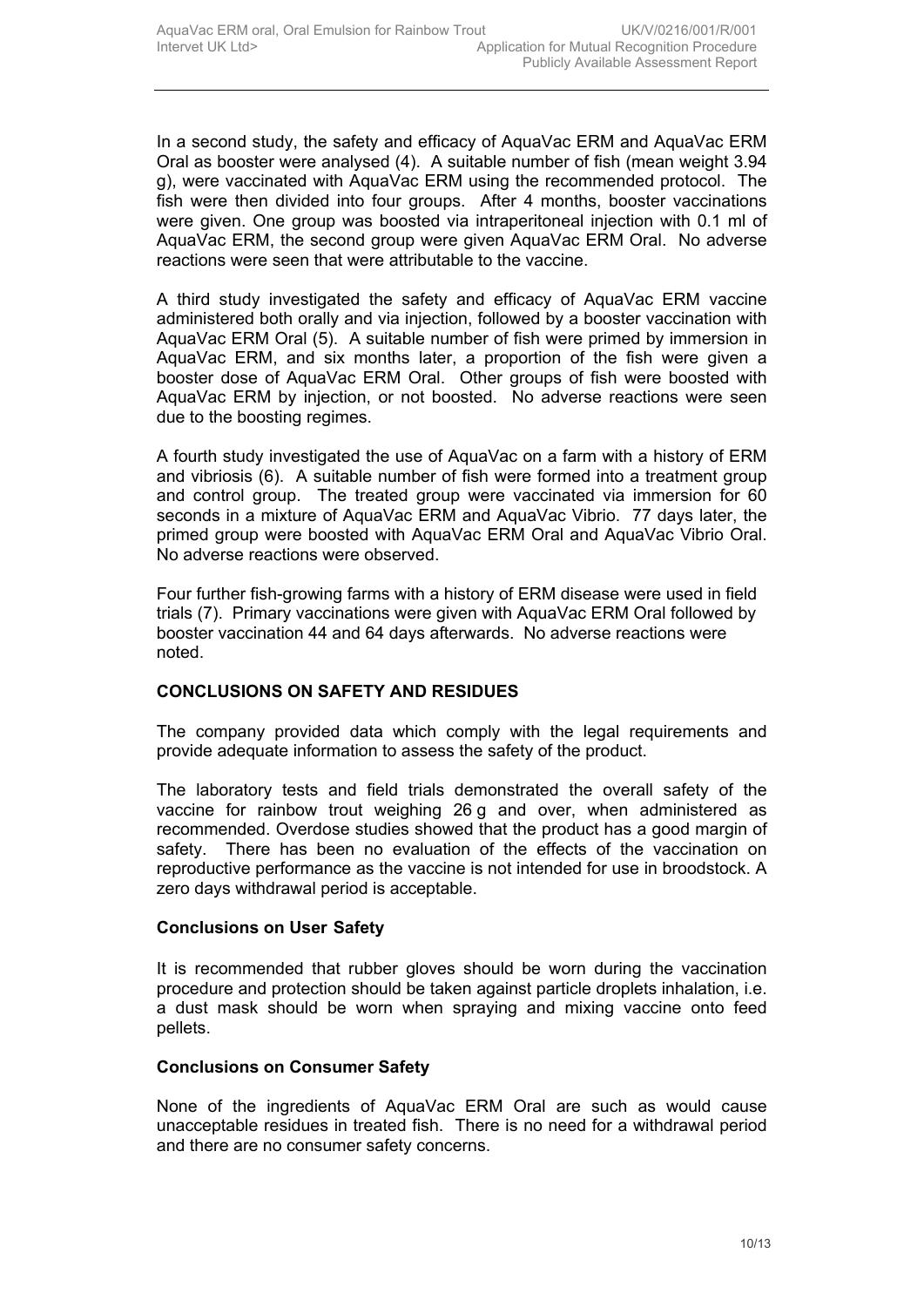# *Ecotoxicity*

An environmental risk assessment indicates that the risk to the environment from the use of AquaVac ERM Oral in rainbow trout is minimal. The product is formaldehyde inactivated and contains no live organisms. Fish are vaccinated in an enclosed environment with waste water being commonly channeled through settling tanks before release into a waterway, with spent vaccine being diluted in farm drainage. In addition, the fish oil in the product makes the pellets hydrophobic, which minimizes leaching into the environment. General advice for the disposal of any unused product is provided in the summary of product characteristics:

Any unused vaccine should be disposed of in accordance with national requirements.

The approved product label in different member states may provide further information on how to meet these requirements.

# **IV CLINICAL ASSESSMENT (EFFICACY)**

## *Clinical Studies*

The vaccine is intended for use as a booster vaccine of rainbow trout weighing 26 g and above that have been previously primed by immersion with AquaVac ERM Concentrate for Dip Suspension for Rainbow Trout.

Laboratory and field efficacy studies have been conducted on the product, and details of the batches used in these studies were provided. In addition to successful challenge potency testing, the applicant provided data from several tests to investigate the efficacy and safety of the product in fish. Some of the studies were also used to provide safety data and have been numbered correspondingly.

## *Laboratory Trials*

The first study was also used to provide data for safety testing (1). Protection at  $RPS<sup>3</sup>$  66% was provided after oral priming with AquaVac ERM, followed by boosting with AquaVac ERM Oral which provided an RPS of 88%.

In a second study (2), prime and booster vaccination (AquaVac ERM followed by AquaVac ERM Oral), offered a 95% and 98% level of protection respectively when used at the recommended dose. Oral administration alone provided 82% and 86% protection respectively.

<sup>3</sup> RPS – Relative Percentage Survival.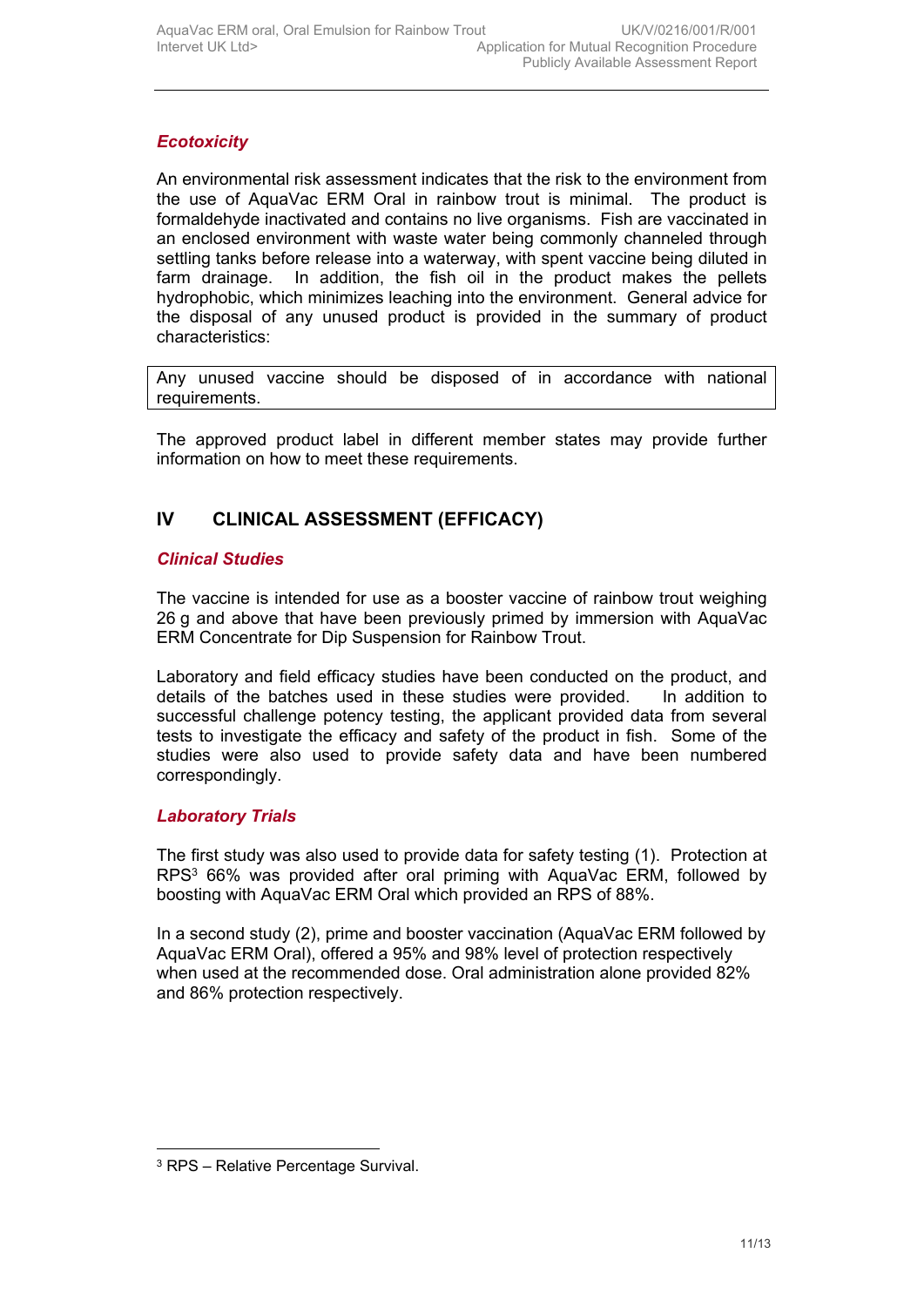# *Field Trials*

In the first study, a suitable number of rainbow trout fry were vaccinated via immersion with AquaVac ERM, the fish were then split into three groups (3). A second batch were vaccinated with AquaVac ERM then boosted with AquaVac ERM Oral four months later, with observations following for another three months. Results of mortality test indicated that the booster vaccination of AquaVac ERM Oral should take place 4 to 6 months after primary vaccination.

A second study observed the safety and efficacy of AquaVac ERM and AquaVac ERM Oral given as booster vaccinations in farmed rainbow trout (4). Efficacy was assessed by the measurement of the fish resisting natural challenge. Results were acceptable, despite this being a curtailed study.

A third study confirmed the efficacy of AquaVac ERM Oral when used under field conditions, when the fish were at high risk from ERM due to raised water temperature and the presence of ERM on the farm (5).

A fourth study (6) calculated an RPS of 87.63% for vaccinated groups.

Further studies on four fish-growing farms with a history of ERM disease. The contribution of these studies to the efficacy portion of the application was minimal (7).

## **CONCLUSIONS ON EFFICACY ASPECTS**

The laboratory studies showed that the recommended regimen of immersion vaccination followed by boosting with AquaVac ERM Oral was effective at reducing or even preventing mortality due to ERM disease. At a water temperature of 12°C, immunity was shown to have fully developed by 28 days after vaccination and to last for 78 days.

It is noted that the development of immunity in fish is affected by the water temperature. The data in these studies were collected from fish kept in water at a constant 12°C, and the advice to users of the product therefore explains that the time in field conditions will depend on the temperature. At 12°C it takes 28 days, which is expressed as 12 x 28, i.e. 336 degree days. If the temperature is lower, the actual number of days will increase and if it is higher the actual number of days will decrease.

Field trials on commercial fish farms confirmed the efficacy of the product and indicated that mortality was reduced over longer periods in fish receiving a booster vaccination of AquaVac ERM Oral.

# **V OVERALL CONCLUSION AND BENEFIT– RISK ASSESSMENT**

The data submitted in the dossier demonstrate that when the product is used in accordance with the Summary of Product Characteristics, the benefit/risk profile for the target species is favourable and the quality and safety of the product for humans and the environment is acceptable.